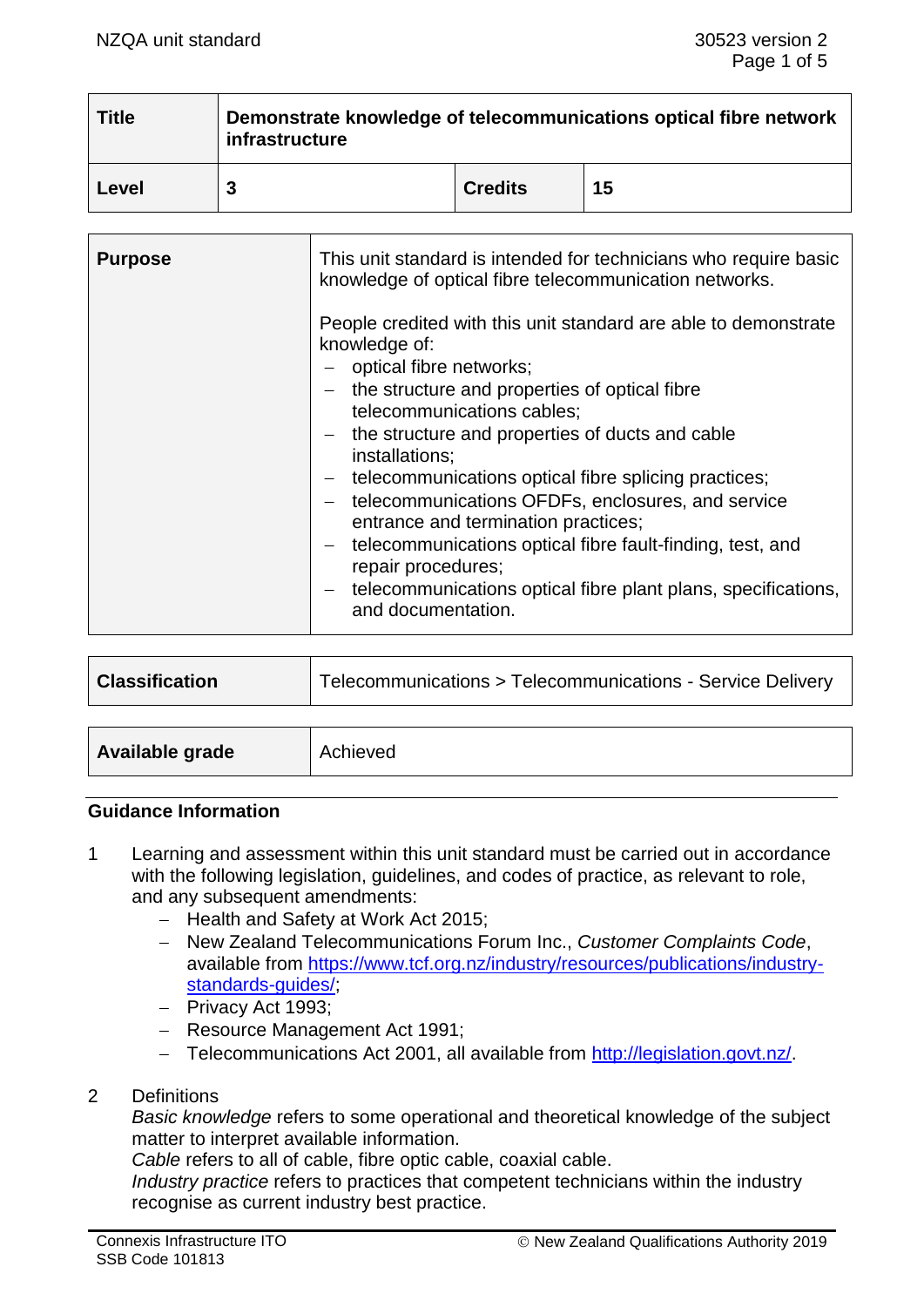*OFDF* refers to an optical fibre distribution frame (OFDF) is a frame used to provide cable interconnections between communication facilities, which can integrate fibre splicing, fibre termination, fibre optic adapters and connectors and cable connections together in a single unit.

*Outside plant* refers to that portion of the telecommunications network which generally extends from exchange switch to the point of entry at customers' premises. *Specifications* refer to detailed job specifications, drawings, and instructions; manufacturers' specifications and instructions; and industry codes of practice relating to the type of cabling system being installed.

# **Outcomes and performance criteria**

#### **Outcome 1**

Demonstrate knowledge of optical fibre networks.

#### **Performance criteria**

- 1.1 Optical fibre networks are identified and described in terms of the network types.
	- Range may include but is not limited to access, backhaul, transport, data centre, structured cabling.
- 1.2 Optical fibre networks are described in terms of their components.
	- Range may include but is not limited to fibre types (ITU-T Standards), cable types, enclosures (includes cabinets, closures, terminals, frames), connectivity (connectors, splices, adaptors, splitters).

#### **Outcome 2**

Demonstrate knowledge of the structure and properties of optical fibre telecommunications cables.

#### **Performance criteria**

- 2.1 Physical properties of commonly used fibre optic cables are described.
	- Range  $\qquad$  fibre makeup core, cladding, coating, buffer; cable make up – bundle, aramid yarn, strength member, water blocking tape, armouring, jacket; physical properties – construction, structure, materials, cable size, conductor lay-up, minimum bending radius, tensile strength, impact strength.
- 2.2 Telecommunications optical fibre properties and impacts on their performance are described.
	- Range attenuation and causes, immunity to external electrical interference, bandwidth, bending radius, multi-mode versus single mode.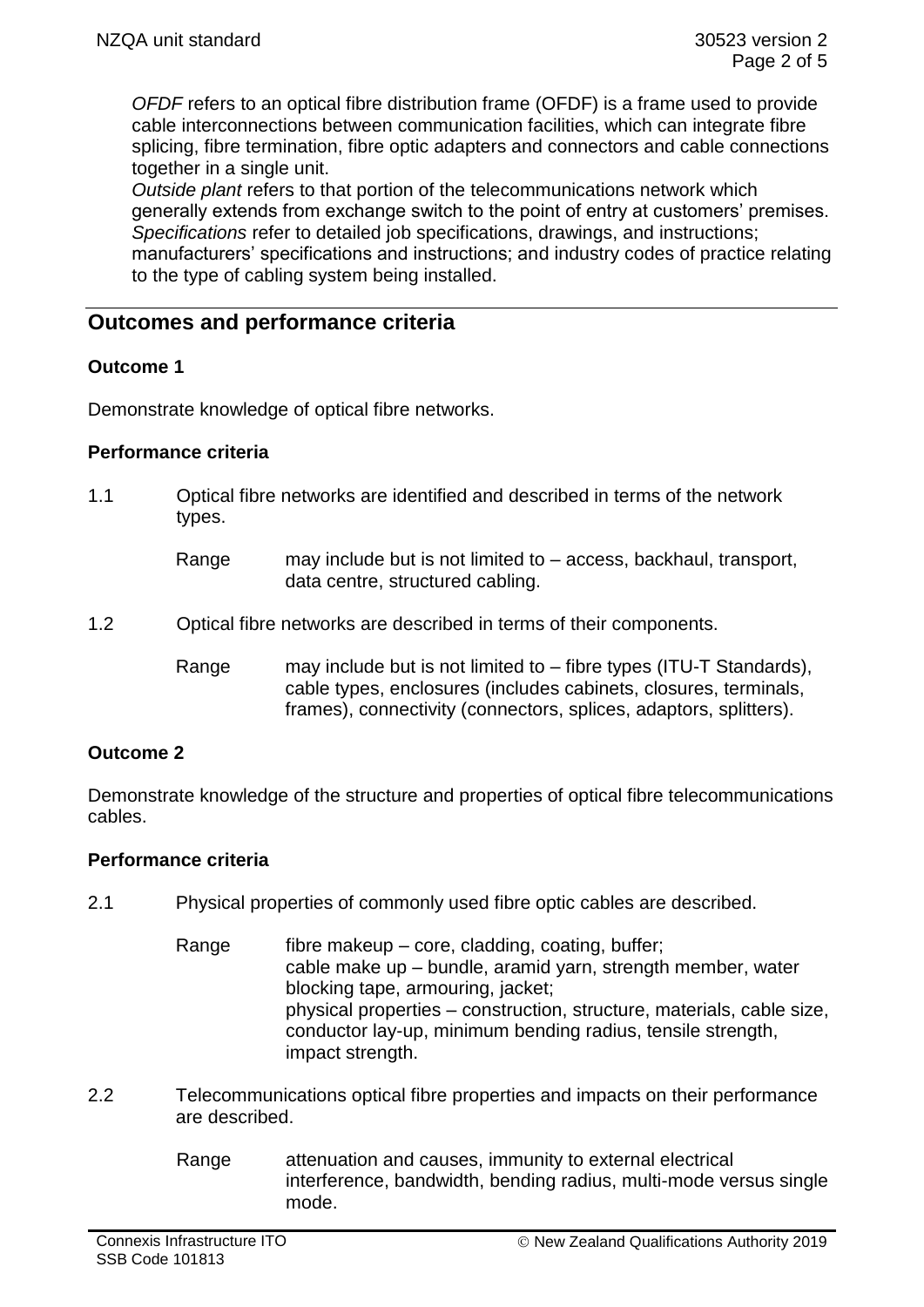# **Outcome 3**

Demonstrate knowledge of the structure and properties of ducts and cable installations.

## **Performance criteria**

- 3.1 Properties and use of micro ducts are explained in terms of size, design, construction materials and correct application.
- 3.2 Blowing fibre using micro ducts is explained in terms of fibre type, tools, distance and method and techniques used.
- 3.3 Installation of duct or cable in the ground is described in terms of the methodology use.
	- Range trench, haul, blow, micro trench, mole plough, directional drilling and hydro excavation.
- 3.4 Aerial cable is described in terms of the methodology for installation.
	- Range fittings, risers, pole strength, span length, installation methods (lashing, pulleys).

## **Outcome 4**

Demonstrate knowledge of telecommunications optical fibre splicing practices.

#### **Performance criteria**

- 4.1 Preparation methodology for splicing is described in accordance with industry practice.
- 4.2 Splicing and fibre management methodology is described in accordance with industry practice.
	- Range fibre identification, strip, clean, cleave, splice, heatshrink, tray management, labelling, fusion splicer (use of and settings).
- 4.3 Optical fibre cables entry into and securing within enclosure, and the enclosure closing are described in accordance with industry practice.
- 4.4 Fibre cable splicing methods are described in terms of core alignment, cladding alignment, ribbon, mechanical.

## **Outcome 5**

Demonstrate knowledge of telecommunications OFDFs, enclosures, and service entrance and termination practices.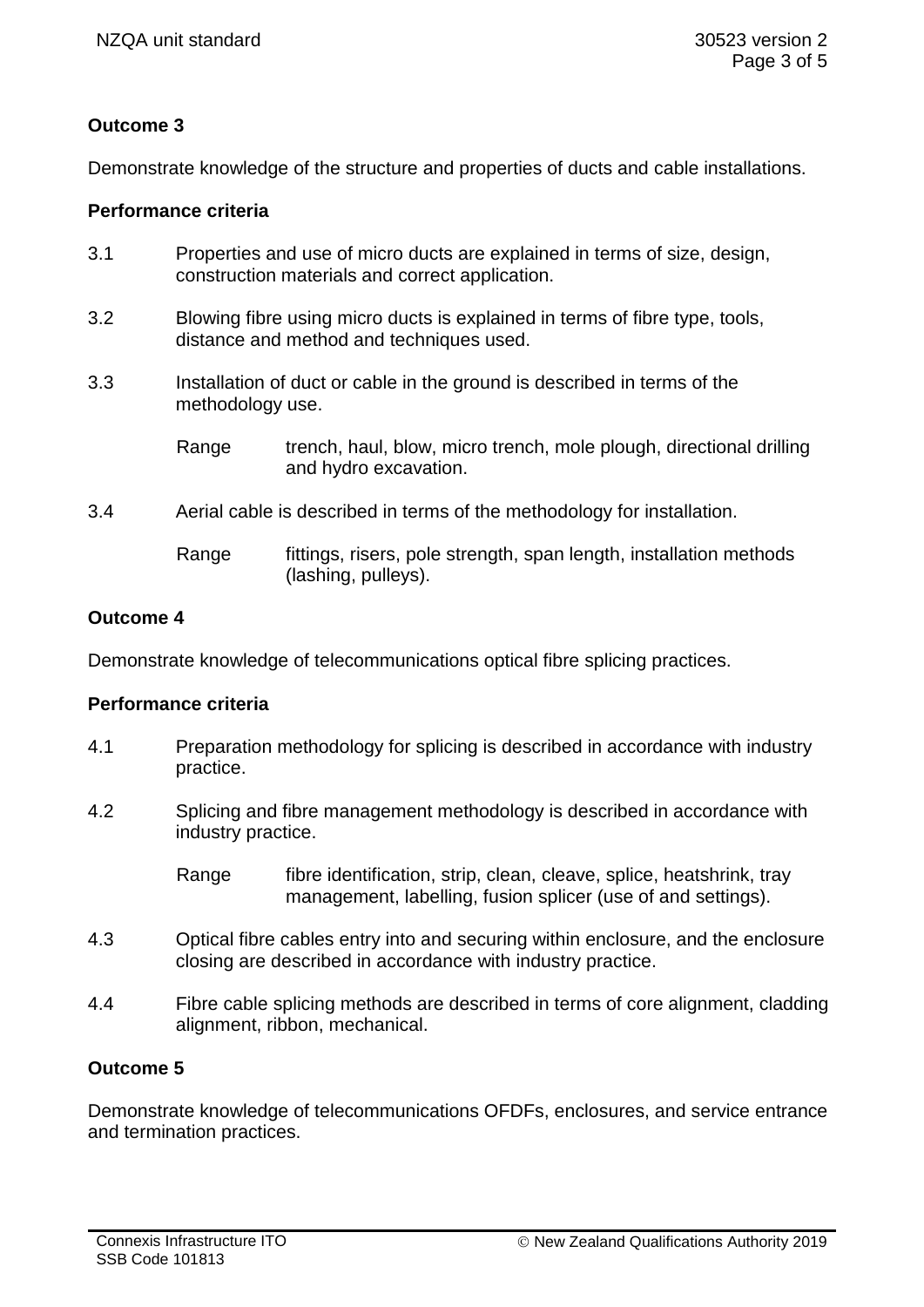### **Performance criteria**

5.1 OFDFs and enclosures are described in terms of their applications in outside plant networks in accordance with industry practice.

Range cross connect, splice, connectors.

5.2 Telecommunications service entrance and termination practices are described in accordance with industry practice.

Range buried entrances, above ground entrances.

#### **Outcome 6**

Demonstrate knowledge of telecommunications optical fibre fault-finding, test, and repair procedures.

#### **Performance criteria**

- 6.1 Optical fibre fault-finding, test, and repair procedures are explained in terms of industry practice.
	- Range optical time-domain reflectometer (OTDR), light source and power meter, visual light source, fibre inspection probes, live fibre identifier, fibre hygiene.

#### **Outcome 7**

Demonstrate knowledge of telecommunications optical fibre plant plans, specifications, and documentation.

#### **Performance criteria**

- 7.1 Network elements are identified and described in terms of their role in outside plant construction and job specification in relation to plans.
	- Range manholes, underground cable and duct plant, aerial plant, building frames, cabinets and enclosures.
- 7.2 Plans and documentation are identified and described in terms of their role in the provision of services, and in maintenance and fault finding.
	- Range cable systems, voice over internet protocol (VoIP), data services.
- 7.3 Fibre cable plans are interpreted in accordance with industry practice.
	- Range cable distribution plans, underground cable plans, fibre optic grid (FOG) plans.